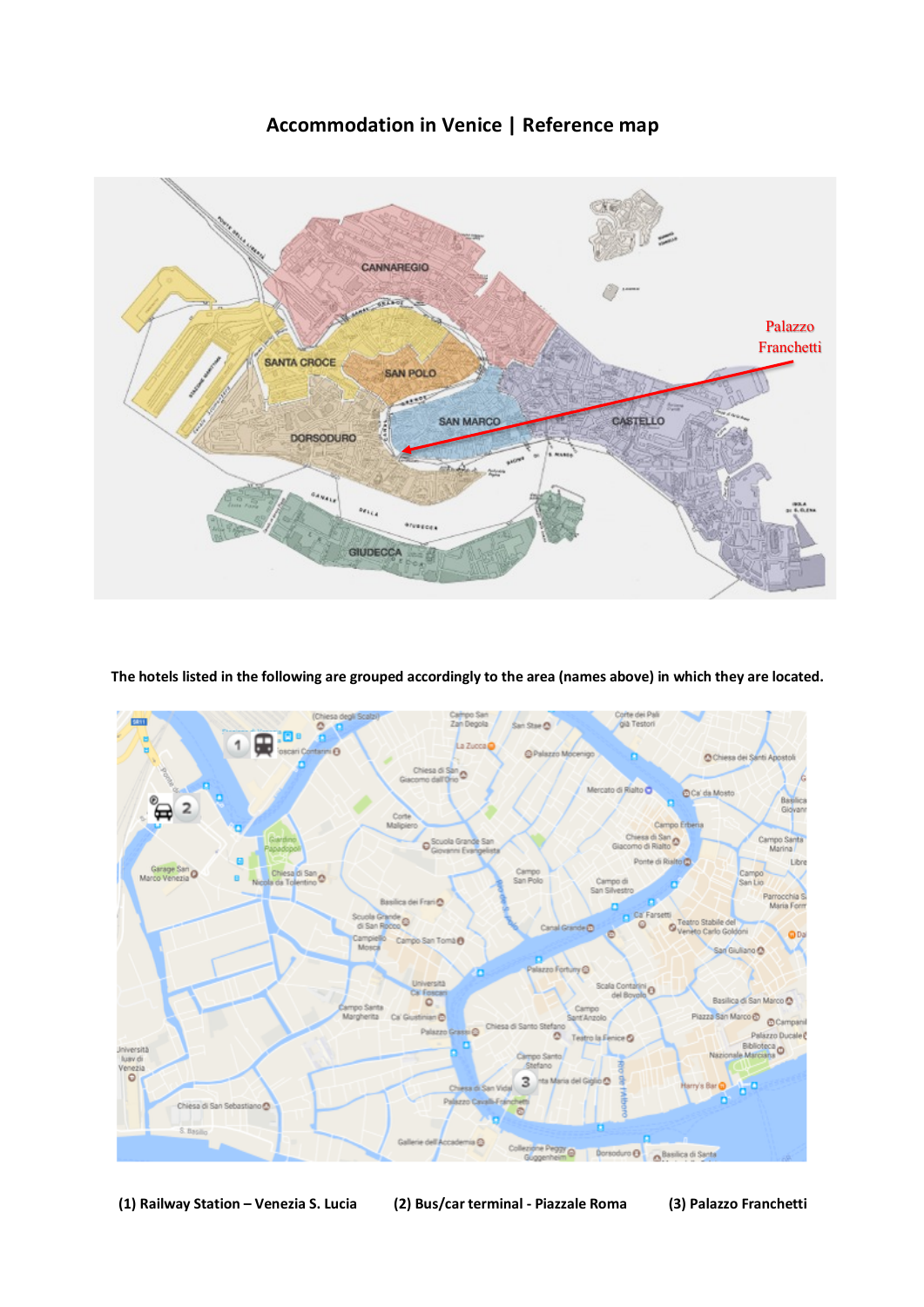### **★★ HOTELS – DORSODURO AREA**

## **DOMUS CAVANIS**

Dorsoduro 895 - 30123 Venezia Web: www.domuscavanishotel.com E-mail: info@hoteldomuscavanis.it Phone: +39 041 5287374 | Fax: +39 041 5280043

### **HOTEL AL MALCANTON**

Corte Surian 3587, Dorsoduro - 30123 Venezia Web: www.hotelalmalcanton.com E-mail: info@hotelalmalcanton.com Phone: +39 041 2750897 | Fax: +39 041 2750375

### **HOTEL TIVOLI**

| Dorsoduro 3838 - 30123 Venezia |               |                      |
|--------------------------------|---------------|----------------------|
| Web: www.hoteltivoli.it        |               |                      |
| E-mail: info@hoteltivoli.it    |               |                      |
| Phone: +39 041 5242460         | and the state | Fax: +39 041 5222656 |

## **★★ HOTELS – SANTA CROCE AREA**

## **HOTEL FALIER**

| Salizzada San Pantalon 130 - 30135 Venezia |  |                      |
|--------------------------------------------|--|----------------------|
| Web: www.hotelfalier.com                   |  |                      |
| E-mail: reception@hotelfalier.com          |  |                      |
|                                            |  | Fax: +39 041 5206554 |

#### **★★ HOTELS – CANNAREGIO AREA**

## **HOTEL ADRIATICO**

Lista di Spagna 224 - 30121 Venezia Web: www.venicehoteladriatico.com E-mail: info@venicehoteladriatico.com Phone: +39 041 715176 | Fax: +39 041 717275

### **HOTEL ADUA**

Lista di Spagna 233/A - 30121 Venezia Web: www.aduahotel.com E-mail: aduahotel@libero.it Phone: +39 041 716184

### **HOTEL GUERRINI**

Lista di Spagna 265 - 30121 Venezia Web: www.hotelguerrini.it E-mail: info@hotelguerrini.it Phone: +39 041 715333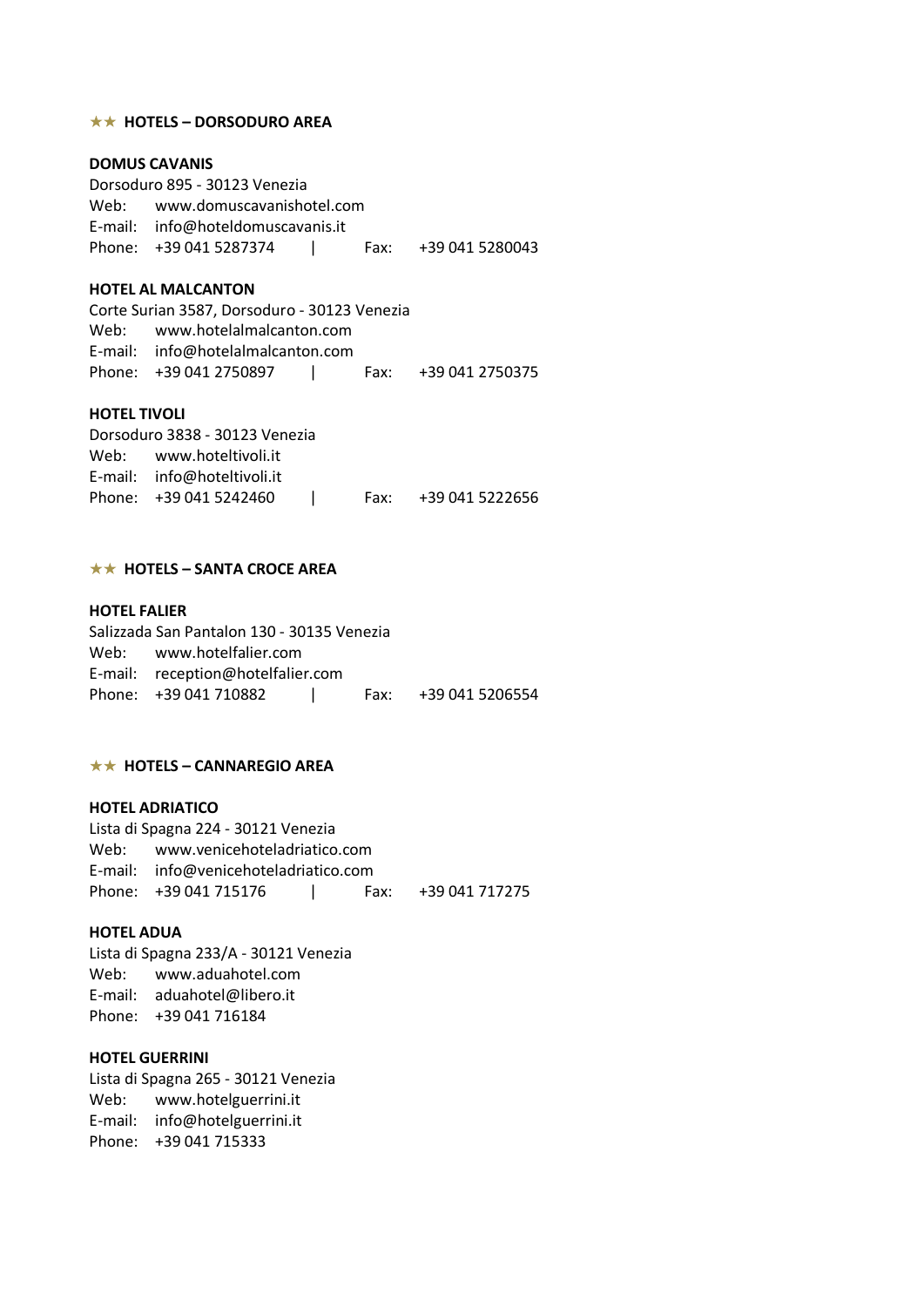### **★★ HOTELS – SAN MARCO AREA**

### **HOTEL SERENISSIMA**

Calle Goldoni 4486, San Marco - 30124 Venezia Web: www.hotelserenissima.it/ E –mail: info@hotelserenissima.it Phone: +39 041 5200011

#### **★★★ HOTELS – SANTA CROCE AREA**

## **HOTEL AL SOLE**

| Santa Croce 134/136, Tolentini area - 30135 Venezia |                 |
|-----------------------------------------------------|-----------------|
| Web: www.alsolehotels.com                           |                 |
| E-mail: info@alsolehotels.com                       |                 |
| Phone: +39 041 2440328                              | Fax: 041 722287 |

#### **HOTEL ANTICHE FIGURE**

Fondamenta San Simeon Piccolo 687 - 30135 Venezia Web: www.hotelantichefigure.it E-mail: info@hotelantichefigure.it Phone: +39 041 2759486 | Fax: 041 2756640

#### **HOTEL ARLECCHINO**

| Santa Croce 390, Piazzale Roma - 30135 Venezia |  |  |
|------------------------------------------------|--|--|
| Web: www.hotelarlecchino.com                   |  |  |
| E-mail: info@hotelarlecchino.com               |  |  |
| Phone: +39 041 710723 1 Fax: 041 710965        |  |  |

### **HOTEL BASILEA**

Santa Croce 817, Rio Marin - 30135 Venezia Web: www.hotelbasilea.com E-mail: reserve@hotelbasilea.com Phone: +39 041 718477 | Fax: 041 716994

### **HOTEL CANAL**

Fondamenta San Simeon Piccolo 553 - 30135 Venezia Web: www.hotelcanal.com E-mail: info@hotelcanal.com Phone: +39 041 5238480

## **HOTEL CARLTON CAPRI**

Calle Bergamaschi 595 - 30135 Venezia Web: www.hotelcapri.net E-mail: info@hotelcapri.net Phone: +39 041 275 2300 | Fax: 041 275 2300

## **HOTEL GARDENA**

Fondamenta Tolentini 239 - 30135 Venezia Web: www.hotelgardenavenice.it E-mail: info@hotelgardenavenice.it Phone: +39 041 0993930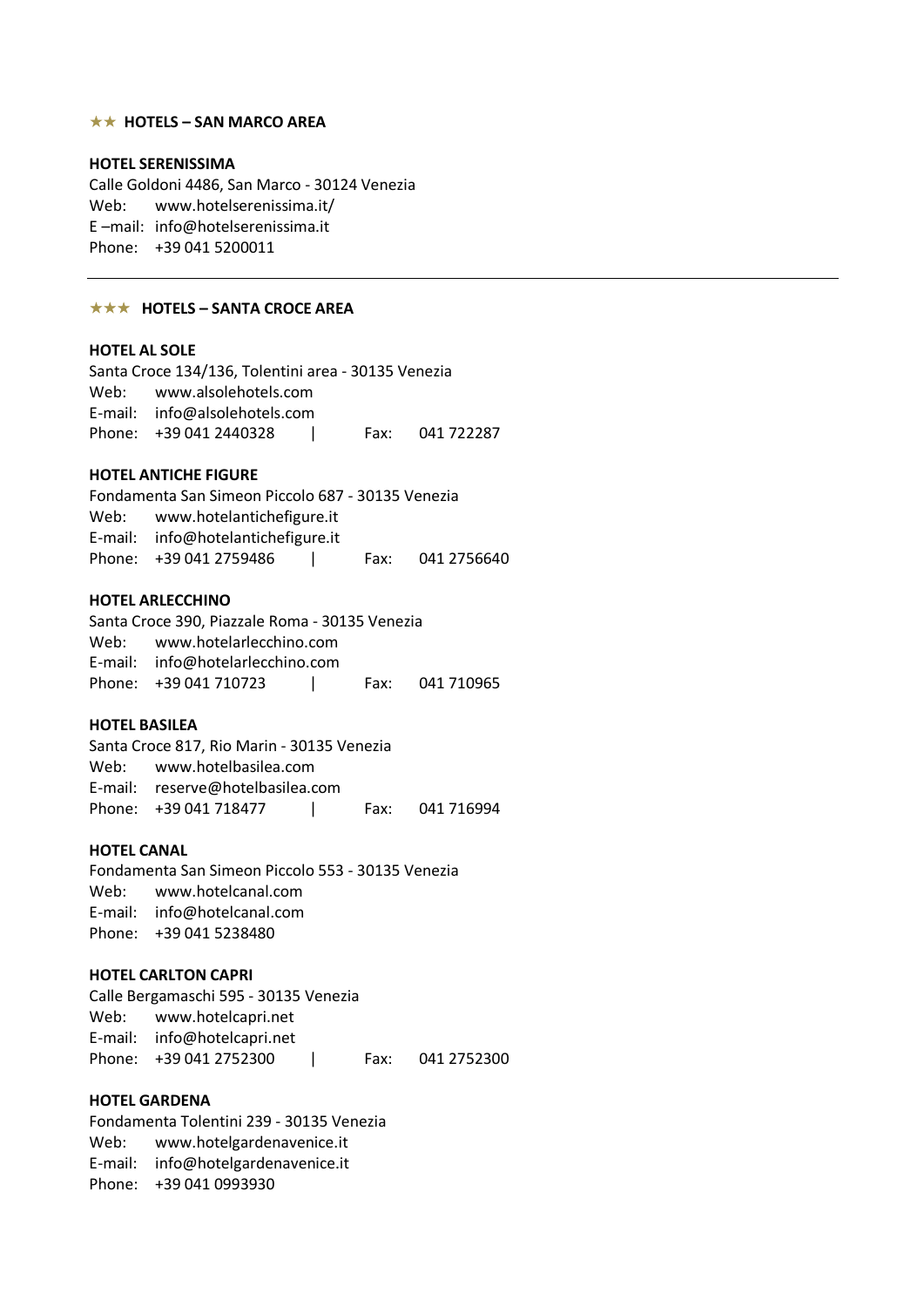### **HOTEL OLIMPIA**

Santa Croce 395, Piazzale Roma - 30135 Venezia Web: www.hotel-olimpia.com E-mail: info@hotel-olimpia.com Phone: +39 041 711041 | Fax: 041 5246777

## **HOTEL AI DUE FANALI**

Santa Croce 946 - 30135 Venezia Web: www.aiduefanali.com E-mail: request@aiduefanali.com Phone: +39 041 718490 | Fax: 041 2448721

## **HOTEL AL DUCA**

| Fontego dei Turchi 1739, Santa Croce - 30135 Venezia |  |  |
|------------------------------------------------------|--|--|
| Web: www.alducadivenezia.com                         |  |  |
| E-mail: $info@alducadivenezia.com$                   |  |  |
|                                                      |  |  |

### **★★★ HOTELS – DORSODURO AREA**

### **HOTEL PANTALON**

| Dorsoduro 3941 - 30123 Venezia |  |                 |
|--------------------------------|--|-----------------|
| Web: www.hotelpantalon.com     |  |                 |
| E-mail: info@hotelpantalon.com |  |                 |
| Phone: +39 041 710896          |  | Fax: 041 718683 |

### **LOCANDA SAN BARNABA**

Dorsoduro 2785/86, Calle del Traghetto - 30123 Venezia E-mail: info@locanda-sanbarnaba.com Phone: +39 041 2411233 | Fax: 041 2413812

## **PENSIONE ACCADEMIA VILLA MARAVEGE**

Dorsoduro 1058, Fondamenta Bollani - 30123 Venezia Web: www.pensioneaccademia.it E-mail: info@pensioneaccademia.it Phone: +39 041 5210188 | Fax: 041 5239152

## **HOTEL AGLI ALBORETTI**

Dorsoduro 884, Rio Terrà Foscarini - 30123 Venezia Web: aglialboretti.com E-mail: info@aglialboretti.com Phone: +39 041 5230058 | Fax: 041 5210158

### **HOTEL BELLE ARTI**

Dorsoduro 912/A, Rio Terrà Foscarini - 30123 Venezia Web: www.hotelbelleartivenice.com E-mail: info@hotelbellearti.com Phone: +39 041 5226230 | Fax: 041 5280043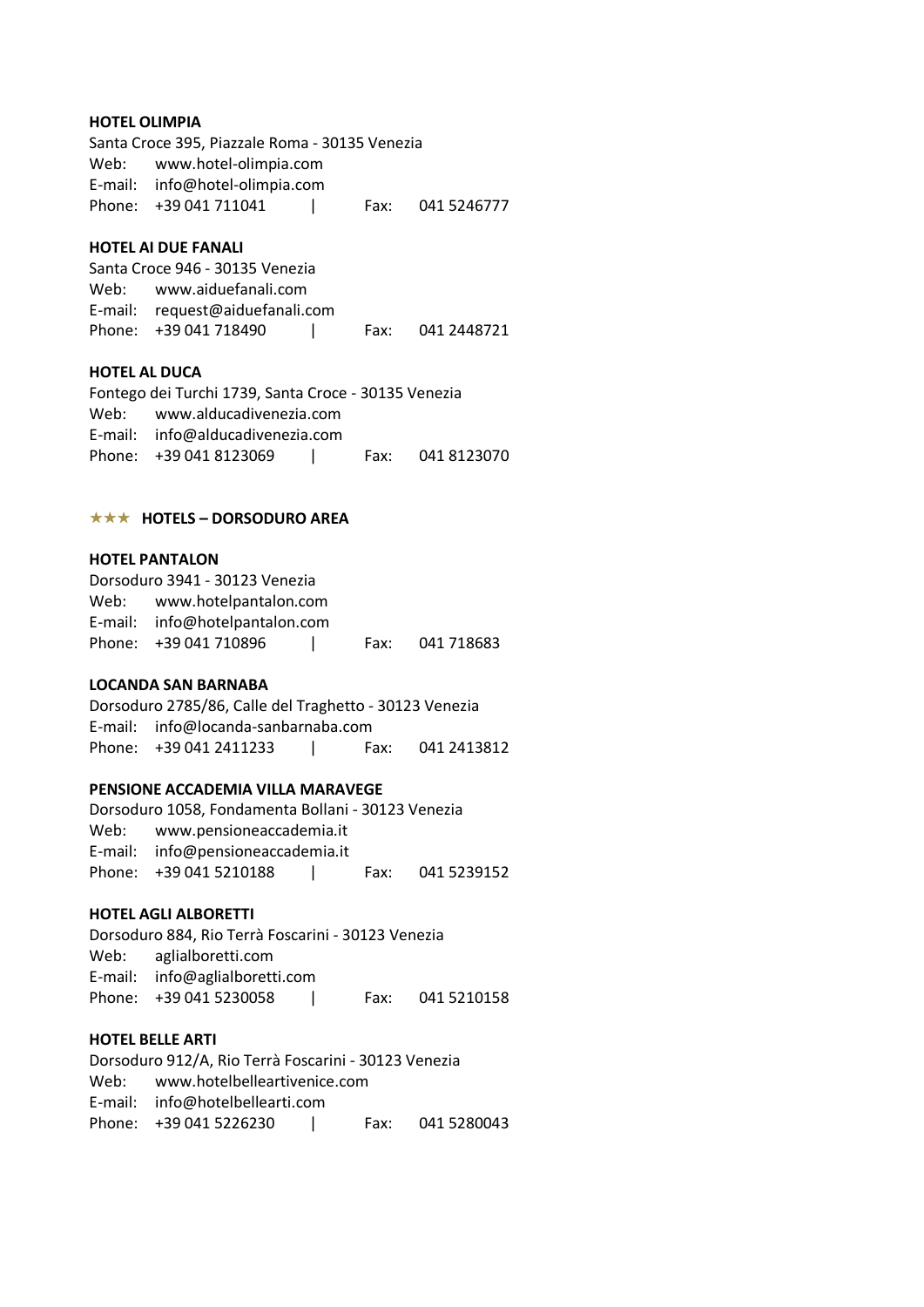### **HOTEL LA CALCINA**

Dorsoduro 780, Zattere - 30123 Venezia Web: www.lacalcina.com/it/ E-mail: info@lacalcina.com Phone: +39.0415206466 | Fax: +39.0415227045

## **★★★ HOTELS – CANNAREGIO AREA**

### **HOTEL BELLE EPOQUE**

Lista di Spagna 127/128 - 30121 Venezia Web: www.belleepoquehotelvenice.com E-mail: info@hotelbelleepoque.it Phone: +39 041 2440004 | Fax: 041 2750159

## **HOTEL NAZIONALE**

Lista di Spagna 158 - 30121 Venezia Web: www.hotel-nazionale.it E-mail: info@hotel-nazionale.it Phone: +39 041 716133

#### **HOTEL ABBAZIA**

Calle Priuli dei Cavaletti, Cannaregio 68 - 30121 Venezia Web: www.abbaziahotel.com E-mail: info@abbaziahotel.com Phone: +39 041 717333 | Fax +39.041 717949

### **HOTEL UNIVERSO & NORD**

Lista di Spagna 121 - 30121 Venezia E-mail: info@hoteluniversoenord.com Phone: +39 041 715233 | Fax: 041 717070

## **★★★ HOTELS – SAN MARCO AREA**

## **HOTEL BEL SITO & BERLINO**

San Marco, 2517 Campo Santa Maria Del Giglio - 30124 Venezia Web: www.hotelbelsitovenezia.it/ Email: info@hotelbelsitovenezia.it Phone: +39 041 5223365

## **HOTEL DO POZZI**

Via XXII Marzo 2373, San Marco - 30124 Venezia Web: www.hoteldopozzi.it Email: info@hoteldopozzi.it Phone: +39 041 5207855

### **HOTEL CITTA' DI MILANO**

590 San Marco - 30124 Venezia Web: www.hotelcittadimilano.com/it/ Email: info@hotelcittadimilano.com Phone: +39 041 5227002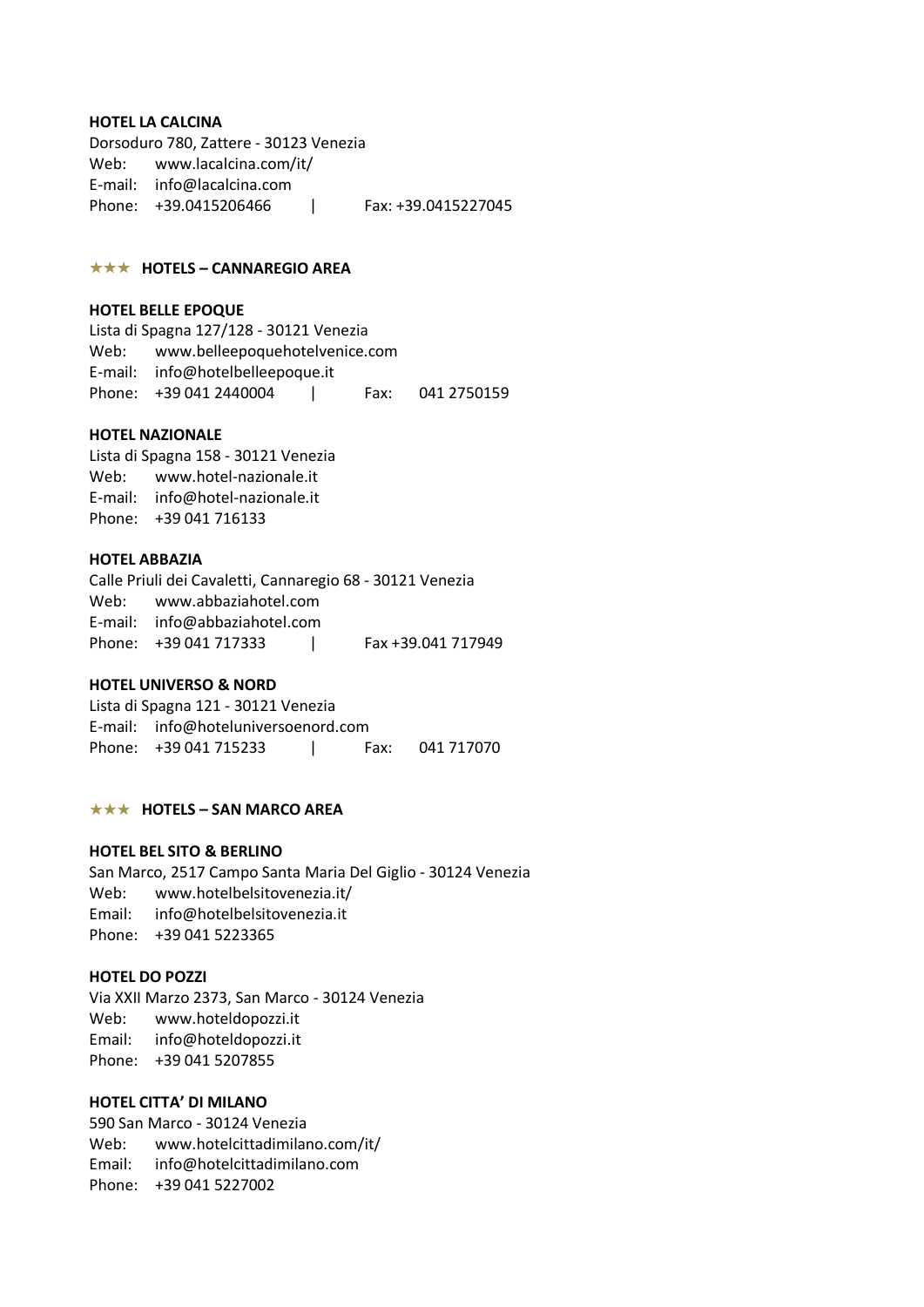### **HOTEL PICCOLA FENICE**

San Marco 3614, San Marco - 30124 Venezia Web: www.fenicehotels.com/it/hotel-piccola-fenice/ Email: piccolafenice@fenicehotels.it Phone: +39 041 5204909

## **HOTEL SANTO STEFANO**

Campo Santo Stefano, 2957, San Marco - 30124 Venezia Web: hotelsantostefanovenezia.com Email: info@hotelsantostefanovenezia.com Phone: +39 041 5200166 | Fax: 041 5224460

## **HOTEL FLORA**

San Marco 2283/A - 30124 Venezia Web: https://www.hotelflora.it/ Email: info@hotelflora.it Phone: +39 041 5205844 | Fax: 041 5228217

## **★★★★ HOTELS – DORSODURO AREA**

### **HOTEL PALAZZO STERN**

| Dorsoduro 2792/A - 30123 Venezia |      |             |
|----------------------------------|------|-------------|
| Web: www.palazzostern.it         |      |             |
| E-mail: info@palazzostern.it     |      |             |
| Phone: +39 041 2770869           | Fax: | 041 2412456 |

### **HOTEL CA' PISANI**

| Dorsoduro 979 - 30123 Venezia |  |                  |
|-------------------------------|--|------------------|
| Web: www.capisanihotel.it     |  |                  |
| E-mail: info@capisanihotel.it |  |                  |
| Phone: +39 041 2401411        |  | Fax: 041 2771061 |

## **HOTEL AMERICAN DINESEN**

Dorsoduro 628, San Vio - 30123 Venezia Web: www.hotelamerican.it E-mail: reception@hotelamerican.com Phone: +39 041 5204733

## **IL PALAZZO EXPERIMENTAL HOTEL**

Fondamenta Zattere, Dorsoduro - 30123 Venezia Web: www.palazzoexperimental.com E-mail: info@palazzoexperimental.com Phone: +39 041 0980200

## **HOTEL NANI MOCENIGO PALACE HOTEL**

Fondamenta Nani 960, Dorsoduro - 30123 Venezia Web: www.hotelnanimocenigo.com E-mail: info@hotelnanimocenigo.com Phone: +39 041 5200145 | Fax: 041 2778636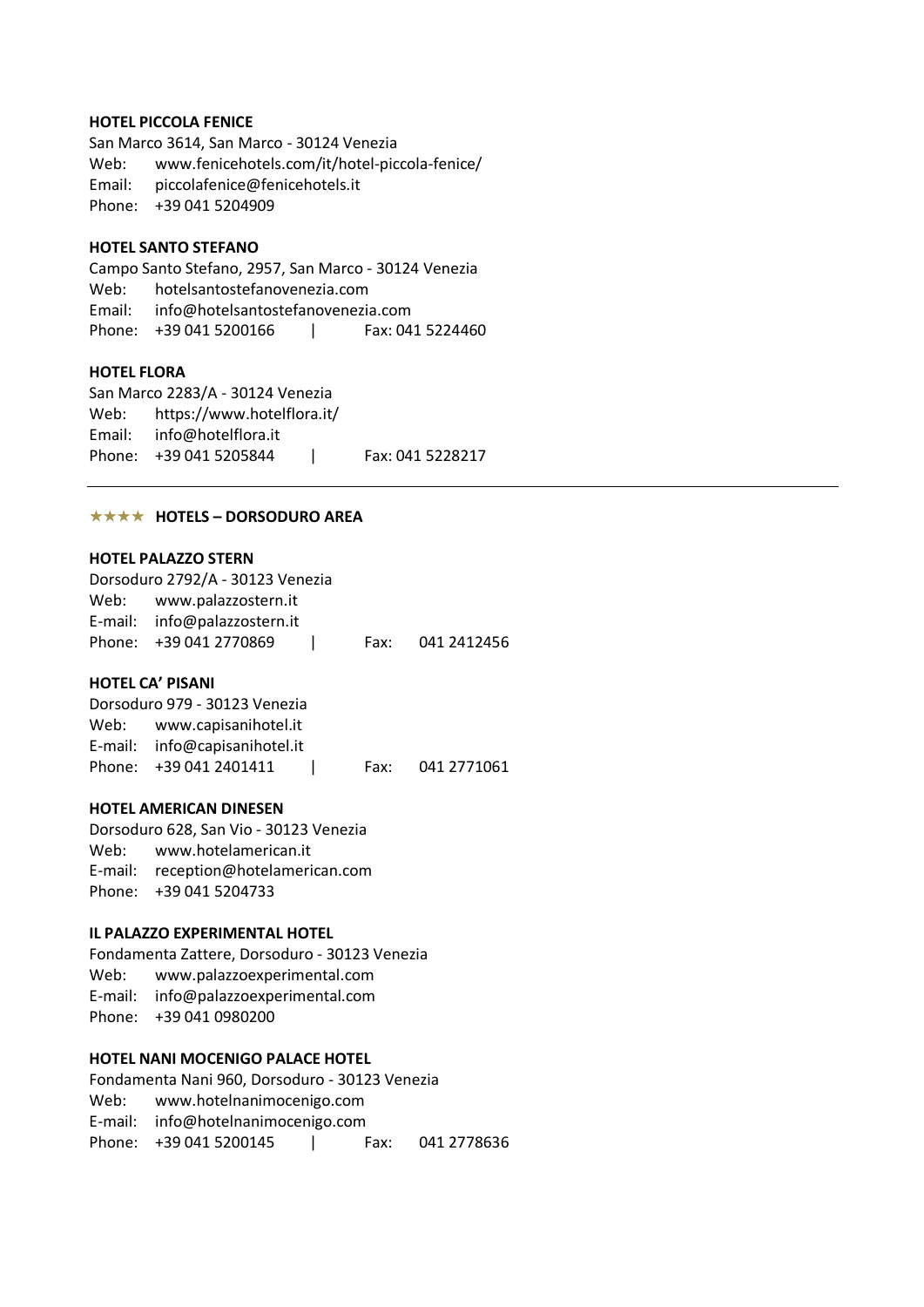### **★★★★ HOTELS – SANTA CROCE AREA**

### **CA' NIGRA LAGOON RESORT**

Santa Croce 927, Campo S Simeon Profeta - 30135 Venezia Web: www.hotelcanigra.com E-mail: info@hotelcanigra.com Phone: +39 041 5242790 | Fax: 041 2448721

## **HOTEL CARLTON ON THE GRAND CANAL**

Fondamenta San Simeon Piccolo 578 - 30135 Venezia Web: www.carltongrandcanal.com E-mail: info@carltongrandcanal.com Phone: +39 041 2752200 | Fax: 041 2752250

### **HOTEL DOMINA CA' ZUSTO**

Santa Croce 1358 - 30135 Venezia Web: www.hotelcazustovenezia.it E-mail: cazusto@hithotel.it Phone: +39 041 5242991 | Fax: 041 2440063

### **HOTEL PAPADOPOLI**

S. Croce 245, Piazzale Roma - 30135 Venezia E-mail: h1313@accor.com Phone: +39 041 710400 | Fax: 041 710394

#### **HOTEL SANTA CHIARA**

Santa Croce 548, Piazzale Roma - 30135 Venezia Web: www.hotelsantachiara.it E-mail: info@hotelsantachiara.it Phone: +39 041 5206955 | Fax: 041 5228799

#### **SANTA CROCE BOUTIQUE HOTEL**

Santa Croce 548, Piazzale Roma - 30135 Venezia Web: www.santacroceboutiquehotel.com/it/ E-mail: info@santacroceboutiquehotel.com Phone: +39 041 740112 | Fax: 041 2750308

## $\star \star \star \star$  **HOTELS – CANNAREGIO AREA**

### **HOTEL AMADEUS**

Lista di Spagna 227 - 30121 Venezia Web: www.hotelamadeusvenice.it E-mail: info@hotelamadeusvenice.it Phone: +39 041 2206000 | Fax: 041 2206020

## **HOTEL PRINCIPE**

Lista di Spagna 146 - 30121 Venezia Web: www.hotelprincipevenice.it E-mail: info@hotelprincipevenice.it Phone: +39 041 2204000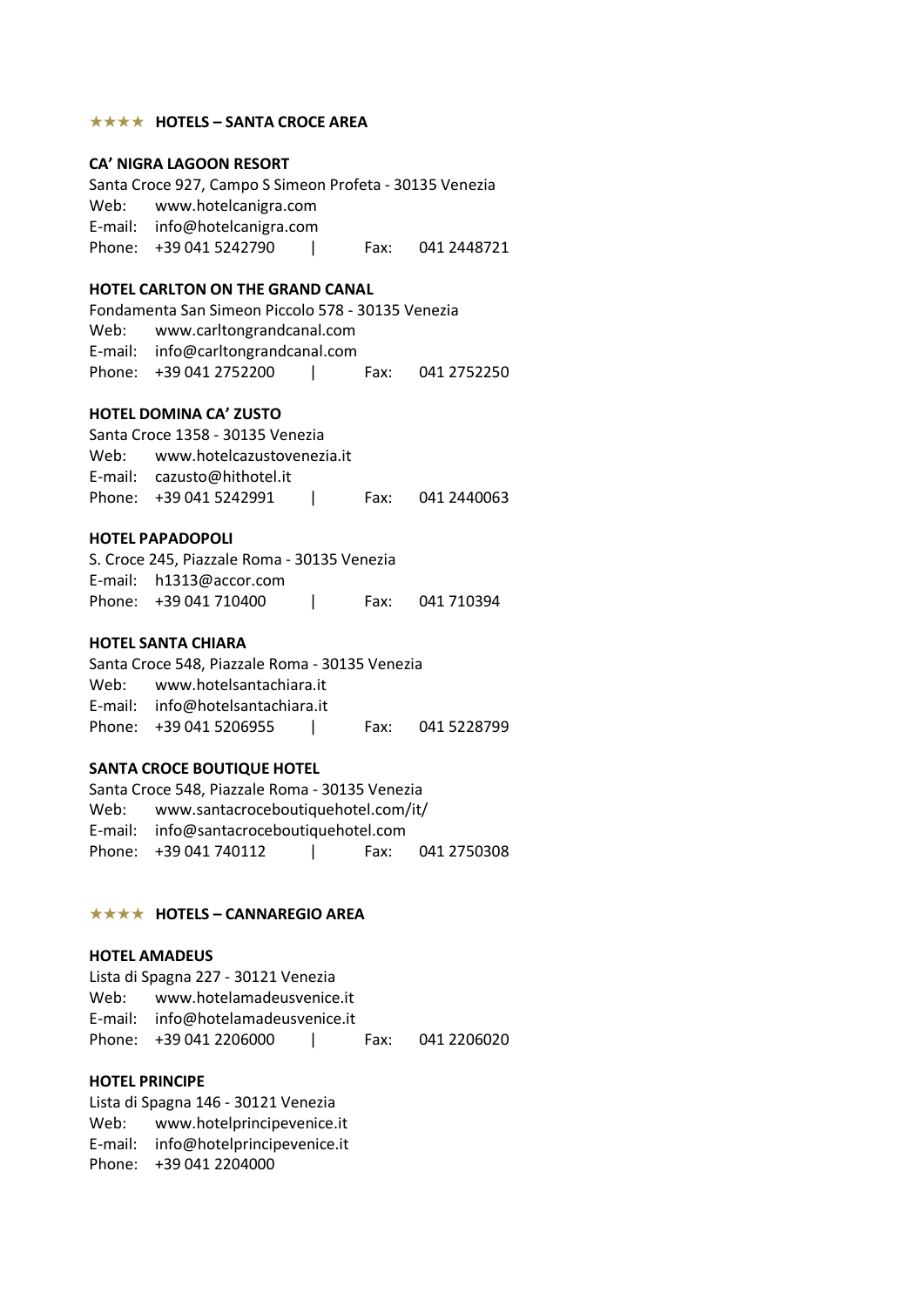#### **HOTEL CONTINENTAL**

Lista di Spagna 166 - 30121 Venezia Web: www.hotelcontinentalvenice.com E-mail: info@hotelcontinentalvenice.com Phone: +39 041 715122 | Fax: 041 5242432

## $\star \star \star \star$  **HOTELS – SAN POLO AREA**

#### **PALAZZO BARBARIGO SUL CANAL GRANDE**

San Polo 2765 - 30125 Venezia Web: www.palazzobarbarigo.it E-mail: info@palazzobarbarigo.com Phone: +39 041 740172 | Fax: 041 740920

## **H10 PALAZZO CANOVA**

Riva del Vin 744 – 30125 Venezia Web: https://www.h10hotels.com/it/hotel-venezia/h10-palazzo-canova Email: reservations.hpc@h10hotels.com Phone: +39 041 5200172

### **★★★★ HOTELS – SAN MARCO AREA**

### **HOTEL SPLENDID**

San Marco Mercerie 760, San Marco - 30124 Venezia Web: www.starhotelscollezione.com/en/our-hotels/splendid-venice-venice/ Email: reservations.splendidvenice.ve@starhotels.it Phone: +39 041 5200755

### **HOTEL BONVECCHIATI**

Calle Goldoni 4488, San Marco - 30124 Venezia Web: www.hotelbonvecchiati.it/it/ Email: info@hotelbonvecchiati.it Phone: +39 041 5285017 | Fax: 041 5285230

### **HOTEL SATURNIA & INTERNATIONAL**

Via XXII Marzo, San Marco 2398 - 30124 Venezia Web: www.hotelsaturnia.it Email: info@hotelsaturnia.it Phone: +39 041 5208377

## **HOTEL MONACO & GRAND CANAL**

San Marco 1332, San Marco - 30124 Venezia Web: www.hotelmonaco.it/ Email: mailbox@hotelmonaco.it Phone: +39 041 5200211

## **HOTEL CASANOVA**

Frezzaria 1284, San Marco - 30124 Venezia Web: www.hotelcasanova.it/ E-mail: info@hotelcasanova.it Phone: +39 041 5206855